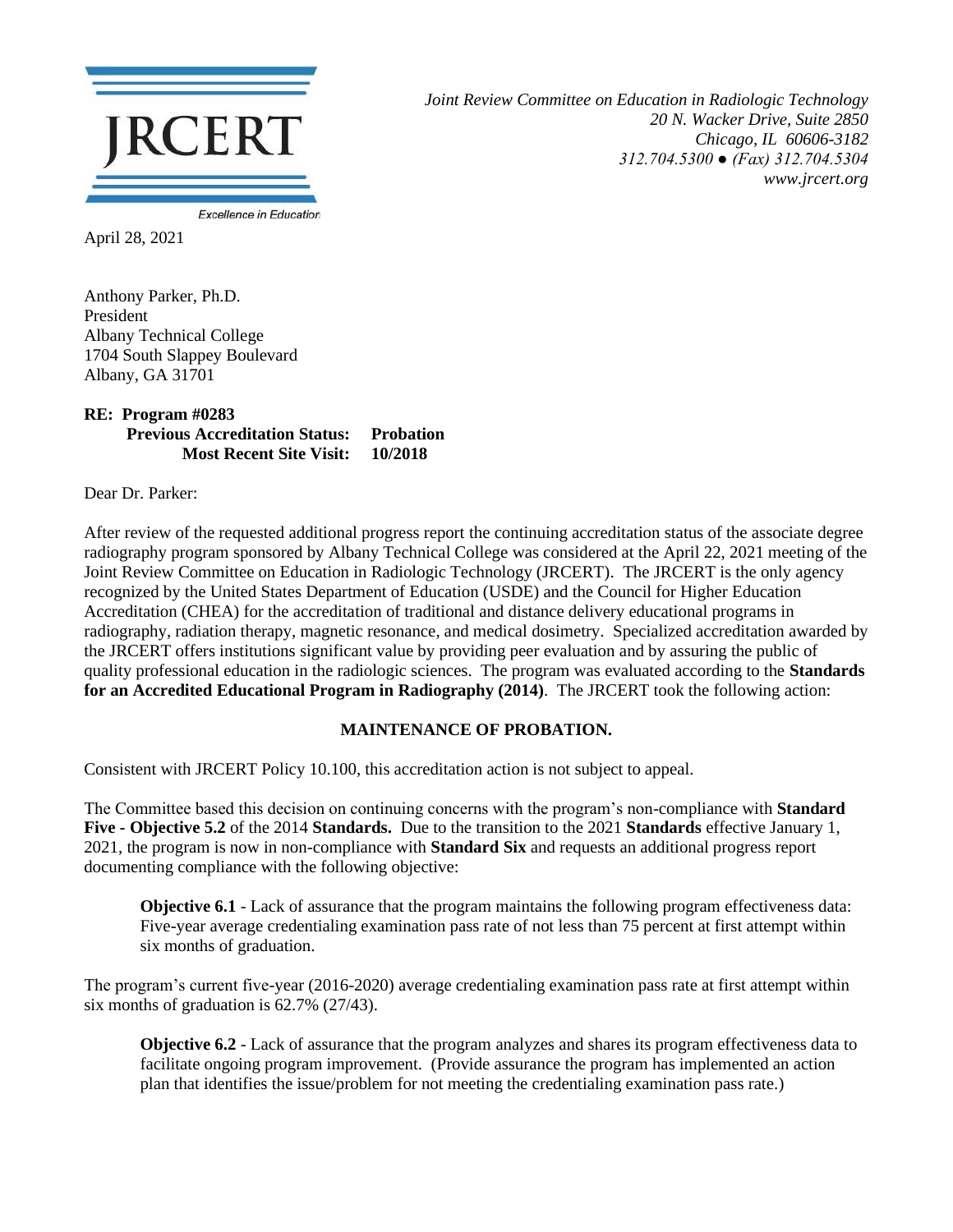Anthony Parker, Ph.D. April 28, 2021 Page 2

Additionally, the Committee based this decision on the expiration of the maximum compliance timeframe allowed to document compliance with all accreditation standards. As required by the USDE and consistent with JRCERT Policy 11.400, the program was to have documented compliance with the **Standards** by February 26, 2021. Consistent with JRCERT Policy 11.400, the JRCERT Board of Directors has granted a twenty-four (24) month good cause extension to the program's compliance timeframe. The Board recognizes the change in key program personnel (i.e., program director) may have affected the program from documenting compliance with all accreditation standards. The program must now be in compliance with all accreditation standards no later than **February 26, 2023.** This is the maximum time that the Board will allow for the program to document progress towards and achievement of compliance with all accreditation standards. The program is advised that no additional extensions will be granted and that the Board may consider involuntary withdrawal of accreditation prior to expiration of the good cause extension.

This additional progress report is required by **February 26, 2022**. The progress report must be submitted via the JRCERT Accreditation Management Systems (AMS). Consideration of the progress report is projected for the next scheduled meeting of the Board of Directors following receipt and review of the submitted progress report. If the Committee finds this progress report acceptable, accreditation will be maintained or extended. An additional progress report may be required if the objective is not adequately addressed.

As required by the USDE and consistent with the **maximum** compliance timeframes set forth in JRCERT Policy 11.400, when the JRCERT Board of Directors determines that a program has failed to document compliance with the **Standards** and has not satisfactorily addressed the identified deficiencies, the existing accreditation status will be withdrawn. Such involuntary withdrawal of accreditation is considered an adverse accreditation action. The JRCERT defines an adverse action as involuntary withdrawal of accreditation. Involuntary withdrawal of accreditation will generally, but not necessarily, occur after a Probationary Accreditation status has been awarded. The Board may take adverse action prior to the expiration of the maximum compliance timeframe. Probationary status, as well as an adverse accreditation action, requires written notification to the United States Secretary of Education, the appropriate State licensing or authorizing agency, appropriate regional and/or other accrediting agencies, and the public.

Probationary Accreditation is an accreditation category and, consistent with JRCERT Policy 10.100, this action is not subject to appeal. Consistent with JRCERT Policy 10.700 (enclosed), the program must notify currently enrolled and accepted students (this may be done via email), as well as the public via a website posting, of this status within 30 days of receipt of this letter. The program is required to submit a representative sample of such notification and list of recipients to the JRCERT no later than **May 28, 2021**.

Consistent with JRCERT Policy 11.500, the JRCERT has determined that program officials would benefit from a JRCERT-sponsored Accreditation Seminar and/or Outcomes Assessment Workshop. Therefore, a progress report documenting the program director and/or clinical coordinator's attendance at an Accreditation Seminar and/or Outcomes Assessment Workshop must be submitted no later than **April 22, 2022**. A complete listing of dates and locations for all JRCERT-sponsored seminars and workshops are available a[t www.jrcert.org/Calendar.](http://www.jrcert.org/Calendar)

The program is also advised that consistent with JRCERT Policy 11.600, the JRCERT reserves the right to conduct unannounced site visits of accredited programs. The sponsoring institution would be responsible for the expenses of any on-site inspection.